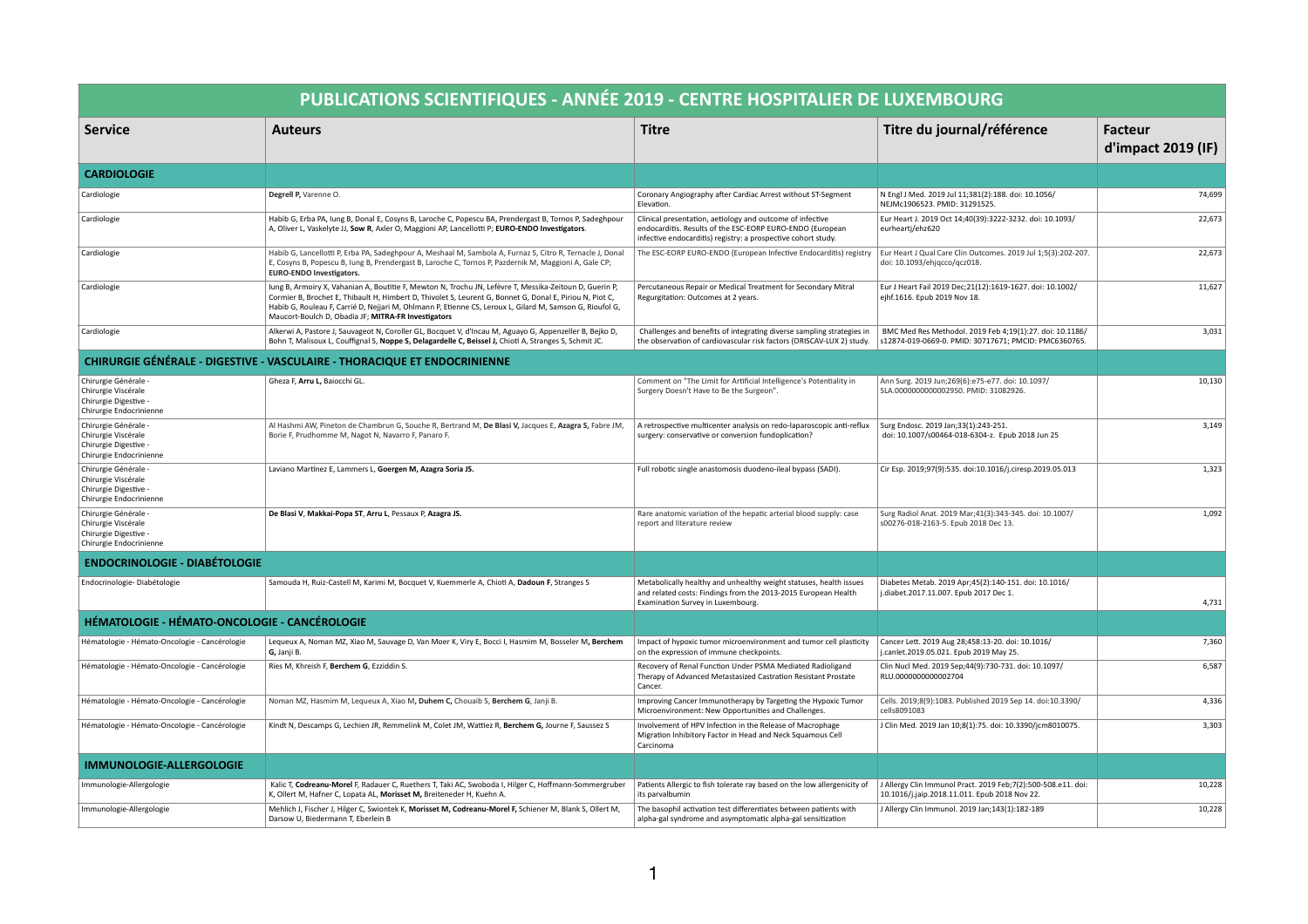| Immunologie-Allergologie                                     | Swiontek K, Morisset M, Codreanu-Morel F, Fischer J, Mehlich J, Darsow U, Petitpain N, Biedermann T<br>Ollert M, Eberlein B, Hilger C.                                                                                                                                                                                                                                                                                                                                                                                                                                                                  | Drugs of porcine origin-A risk for patients with $\alpha$ -gal syndrome?                                                                                             | J Allergy Clin Immunol Pract. 2019 May-Jun; 7(5): 1687-1690.e3.<br>doi: 10.1016/j.jaip.2018.12.005. Epub 2018 Dec 15. PMID:<br>30557715. | 10,228 |
|--------------------------------------------------------------|---------------------------------------------------------------------------------------------------------------------------------------------------------------------------------------------------------------------------------------------------------------------------------------------------------------------------------------------------------------------------------------------------------------------------------------------------------------------------------------------------------------------------------------------------------------------------------------------------------|----------------------------------------------------------------------------------------------------------------------------------------------------------------------|------------------------------------------------------------------------------------------------------------------------------------------|--------|
| <b>LABORATOIRE DE BIOLOGIE CLINIQUE</b>                      |                                                                                                                                                                                                                                                                                                                                                                                                                                                                                                                                                                                                         |                                                                                                                                                                      |                                                                                                                                          |        |
| Laboratoire de Biologie Clinique                             | Adams P, Vancutsem E, Nicolaizeau C, Servais JY, Piérard D, François JH, Schneider T, Paxinos EE, Marins EG,<br>Canchola JA, Seguin-Devaux C.                                                                                                                                                                                                                                                                                                                                                                                                                                                           | Multicenter evaluation of the cobas® HIV-1 quantitative nucleic acid<br>test for use on the cobas® 4800 system for the quantification of HIV-1<br>plasma viral load. | J Clin Virol. 2019 May;114:43-49. doi: 10.1016/<br>j.jcv.2019.03.008. Epub 2019 Mar 16. PMID: 30991164.                                  | 2,777  |
| <b>MALADIES INFECTIEUSES</b>                                 |                                                                                                                                                                                                                                                                                                                                                                                                                                                                                                                                                                                                         |                                                                                                                                                                      |                                                                                                                                          |        |
| <b>Maladies Infectieuses</b>                                 | Neesgaard B, Pelchen-Matthews A, Ryom L, Florence E, Peters L, Roen A, Svedhem V, Clarke A, Benfield T,<br>Mitsura V, Moreno S, Beniowski M, Begovac J, Matulionyte R, Trofimova T, Elbirt D, Kundro M, Vullo V,<br>Behrens G, Staub T, Ragone L, Vannappagari V, Lundgren J, Mocroft A; EuroSIDA study.                                                                                                                                                                                                                                                                                                | Uptake and effectiveness of two-drug compared with three-drug<br>antiretroviral regimens among HIV-positive individuals in Europe                                    | AIDS. 2019 Nov 1;33(13):2013-2024. doi: 10.1097/<br>QAD.0000000000002320.AIDS. 2019. PMID: 31335807                                      | 4,511  |
| Maladies Infectieuses                                        | Borges ÁH, Neuhaus J, Sharma S, Neaton JD, Henry K, Anagnostou O, Staub T, Emery S, Lundgren JD1;<br>INSIGHT SMART; START Study Groups.                                                                                                                                                                                                                                                                                                                                                                                                                                                                 | The Effect of Interrupted/Deferred Antiretroviral Therapy on Disease<br>Risk: A SMART and START Combined Analysis                                                    | J Infect Dis. 2019 Jan 7;219(2):254-263                                                                                                  | 4,482  |
| Maladies Infectieuses                                        | Amele S, Peters L, Sluzhynska M, Yakovlev A, Scherrer A, Domingo P, Gerstoft J, Viard JP, Gisinger M, Flisiak<br>R, Bhaghani S, Ristola M, Leen C, Jablonowska E, Wandeler G, Stellbrink H, Falconer K, D'Arminio Monforte<br>A, Horban A, Rockstroh JK, Lundgren JD, Mocroft A; EuroSIDA study group.                                                                                                                                                                                                                                                                                                  | Establishing a hepatitis C continuum of care among HIV/hepatitis C<br>virus-coinfected individuals in EuroSIDA                                                       | HIV Med. 2019;20(4):264-273. doi:10.1111/hiv.12711                                                                                       | 3,556  |
| Maladies Infectieuses et<br>Laboratoire de Biologie Clinique | Arendt V, Guillorit L, Origer A, Sauvageot N, Vaillant M, Fischer A, Goedertz H, François JH, Alexiev I, Staub<br>T, Seguin-Devaux C                                                                                                                                                                                                                                                                                                                                                                                                                                                                    | Injection of cocaine is associated with a recent HIV outbreak in<br>people who inject drugs in Luxembourg                                                            | PLoS One. 2019;14(5):e0215570. Published 2019 May 16.<br>doi:10.1371/journal.pone.0215570                                                | 2,740  |
| <b>MÉDECINE DU SPORT</b>                                     |                                                                                                                                                                                                                                                                                                                                                                                                                                                                                                                                                                                                         |                                                                                                                                                                      |                                                                                                                                          |        |
| Médecine du Sport                                            | Kindermann W, Urhausen A, Scharhag J                                                                                                                                                                                                                                                                                                                                                                                                                                                                                                                                                                    | Comment on: "Athlete's Heart: Diagnostic Challenges and Future<br>Perspectives".                                                                                     | Sports Med. 2019 Jan 8. doi: 10.1007/s40279-018-01043-z                                                                                  | 8,551  |
| Médecine du Sport                                            | Kindermann W, Urhausen A, Scharhag J.                                                                                                                                                                                                                                                                                                                                                                                                                                                                                                                                                                   | Comment on : "Athlete's Heart: Is the Morganroth hypothesis<br>obsolete?                                                                                             | Heart Lung Circ. 2019 Feb;28(2):e12-e13. doi: 10.1016/<br>j.hlc.2018.07.009                                                              | 2,194  |
| <b>NEUROCHIRURGIE</b>                                        |                                                                                                                                                                                                                                                                                                                                                                                                                                                                                                                                                                                                         |                                                                                                                                                                      |                                                                                                                                          |        |
| Neurochirurgie                                               | Dirkse A, Golebiewska A, Buder T, Nazarov PV, Muller A, Poovathingal S, Brons NHC, Leite S, Sauvageot N,<br>Sarkisjan D, Seyfrid M, Fritah S, Stieber D, Michelucci A, Hertel F, Herold-Mende C, Azuaje F, Skupin A,<br>Bjerkvig R, Deutsch A, Voss-Böhme A, Niclou SP.                                                                                                                                                                                                                                                                                                                                 | Stem cell-associated heterogeneity in Glioblastoma results from<br>intrinsic tumor plasticity shaped by the microenvironment.                                        | Nat Commun. 2019;10(1):1787. Published 2019 Apr 16.<br>doi:10.1038/s41467-019-09853-z                                                    | 12,121 |
| Neurochirurgie                                               | Zhang C, Kim SG, Li D, Zhang Y, Li Y, Husch A, Hertel F, Yan F, Voon V, Sun B.                                                                                                                                                                                                                                                                                                                                                                                                                                                                                                                          | Habenula deep brain stimulation for refractory bipolar disorder.                                                                                                     | Brain Stimul. 2019 Sep-Oct;12(5):1298-1300. doi: 10.1016/<br>j.brs.2019.05.010. Epub 2019 May 10.                                        | 6,565  |
| Neurochirurgie                                               | Kleine Borgmann F, Husch A, Slimani R, Finn Jelke F, Giulia Mirizzi G, Klein K, Mittelbronn M, Hertel F                                                                                                                                                                                                                                                                                                                                                                                                                                                                                                 |                                                                                                                                                                      | Neuro-Oncology, Volume 21, Issue Supplement_6, November                                                                                  |        |
|                                                              |                                                                                                                                                                                                                                                                                                                                                                                                                                                                                                                                                                                                         | Potential of Raman spectroscopy in oncological neurosurgery                                                                                                          | 2019, Page vi149, https://doi.org/10,1093/neuonc/<br>noz175.625                                                                          | 3,267  |
| Neurochirurgie                                               | Kleine Borgmann F, Husch A, Slimani R, Finn Jelke F, Giulia Mirizzi G, Klein K, Mittelbronn M, Hertel F                                                                                                                                                                                                                                                                                                                                                                                                                                                                                                 | Building a Raman spectroscopy reference database for tumor<br>identification and classification                                                                      | Neuro-Oncology, Volume 21, Issue Supplement_6, November<br>2019, Page vi149-vi150, https://doi.org/10,1093/neuonc/<br>noz175.627         | 3,267  |
| <b>NEUROLOGIE</b>                                            |                                                                                                                                                                                                                                                                                                                                                                                                                                                                                                                                                                                                         |                                                                                                                                                                      |                                                                                                                                          |        |
| Neurologie                                                   | Fehlmann T, Kahraman M, Ludwig N, Backes C, Galata V, Keller V, Geffers L, Mercaldo N, Hornung D, Weis T,<br>Kayvanpour E, Abu-Halima M, Deuschle C, Schulte C, Suenkel U, von Thaler AK, Maetzler W, Herr C,<br>Fähndrich S, Vogelmeier C, Guimaraes P, Hecksteden A, Meyer T, Metzger F, Diener C, Deutscher S, Abdul-<br>Khaliq H, Stehle I, Haeusler S, Meiser A, Groesdonk HV, Volk T, Lenhof HP, Katus H, Balling R, Meder B,<br>Krüger R, Huwer H, Bals R, Meese E, Keller A.                                                                                                                    | Evaluating the Use of Circulating MicroRNA Profiles for Lung Cancer<br>Detection in Symptomatic Patients.                                                            | JAMA Oncol. 2020;6(5):714-723. doi:10.1001/<br>jamaoncol.2020.0001                                                                       | 24,800 |
| Neurologie                                                   | Vollstedt EJ, Kasten M, Klein C; MJFF Global Genetic Parkinson's Disease Study Group.                                                                                                                                                                                                                                                                                                                                                                                                                                                                                                                   | Using global team science to identify genetic parkinson's disease<br>worldwide.                                                                                      | Ann Neurol. 2019;86(2):153-157. doi:10.1002/ana.25514                                                                                    | 9,037  |
| Neurologie                                                   | Schuepbach WMM, Tonder L, Schnitzler A, Krack P, Rau J, Hartmann A, Hälbig TD, Pineau F, Falk A, Paschen<br>, Paschen S, Volkmann J, Dafsari HS, Barbe MT, Fink GR, Kühn A, Kupsch A, Schneider GH, Seigneuret E,<br>Fraix V, Kistner A, Chaynes PP, Ory-Magne F, Brefel-Courbon C, Vesper J, Wojtecki L, Derrey S, Maltête D,<br>Damier P, Derkinderen P, Sixel-Döring F, Trenkwalder C, Gharabaghi A, Wächter T, Weiss D, Pinsker MO,<br>Regis JM, Witjas T, Thobois S, Mertens P, Knudsen K, Schade-Brittinger C, Houeto JL, Agid Y, Vidailhet M,<br>Timmermann L, Deuschl G; EARLYSTIM study group. | Quality of life predicts outcome of deep brain stimulation in early<br>Parkinson disease                                                                             | Neurology. 2019;92(10):e1109-e1120.                                                                                                      | 8,770  |
| Neurologie                                                   | Diederich NJ, James Surmeier D, Uchihara T, Grillner S, Goetz CG.                                                                                                                                                                                                                                                                                                                                                                                                                                                                                                                                       | Parkinson's disease: Is it a consequence of human brain evolution?                                                                                                   | Mov Disord. 2019;34(4):453-459. doi:10.1002/mds.27628                                                                                    | 8,679  |
| Neurologie                                                   | Kishore A, Ashok Kumar Sreelatha A, Sturm M, von-Zweydorf F, Pihlstrøm L, Raimondi F, Russell R, Lichtner<br>P, Banerjee M, Krishnan S, Rajan R, Puthenveedu DK, Chung SJ; International Parkinson's Disease Genomics<br>Consortium (IPDGC); Comprehensive Unbiased Risk Factor Assessment for Genetics and Environment in<br>Parkinson's Disease (COURAGE-PD), Bauer P, Riess O, Gloeckner CJ, Krüger R, Gasser T, Sharma M.                                                                                                                                                                           | Understanding the role of genetic variability in LRRK2 in Indian<br>$ $ population.                                                                                  | Mov Disord. 2019;34(4):496-505. doi:10.1002/mds.27558                                                                                    | 8,679  |
| Neurologie                                                   | Taieb G, Mulero P, Psimaras D, van Oosten BW, Seebach JD, Marignier R, Pico F, Rigau V, Ueno Y, Duflos C,<br>Fominykh V, Guiraud V, Lebrun-Frénay C, Camdessanché JP, Kerschen P, Ahle G, Téllez N, Rovira A, Hoang-<br>Xuan K, Pelletier J, Labauge P; in cooperation with the French CLIPPERS group.                                                                                                                                                                                                                                                                                                  | CLIPPERS and its mimics: evaluation of new criteria for the diagnosis<br>of CLIPPERS.                                                                                | J Neurol Neurosurg Psychiatry 2019 Sep;90(9):1027-1038. doi:<br>10.1136/jnnp-2018-318957. Epub 2019 May 9.                               | 8,234  |
| Neurologie                                                   | Hertel J, Harms AC, Heinken A, Baldini F, Thinnes CC, Glaab E, Vasco DA, Pietzner M, Stewart ID, Wareham<br>NJ, Langenberg C, Trenkwalder C, Krüger R, Hankemeier T, Fleming RMT, Mollenhauer B, Thiele I.                                                                                                                                                                                                                                                                                                                                                                                              | Integrated Analyses of Microbiome and Longitudinal Metabolome<br>Data Reveal Microbial-Host Interactions on Sulfur Metabolism in<br>Parkinson's Disease.             | Cell Rep. 2019;29(7):1767-1777.e8. doi:10.1016/<br>j.celrep.2019.10.035                                                                  | 8,109  |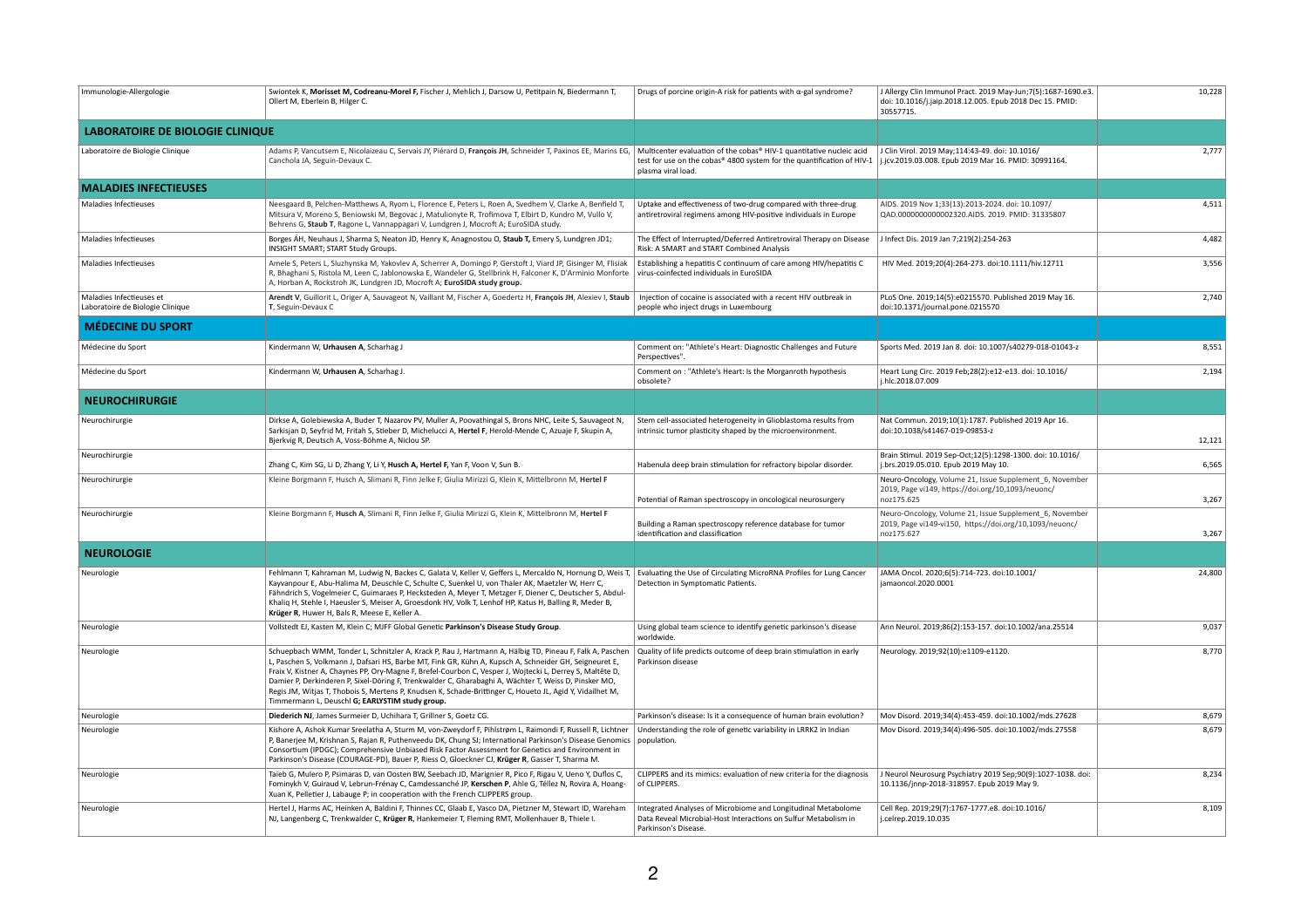| Neurologie        | Cobo-Calvo A, Ayrignac X, Kerschen P, Horellou P, Cotton F, Labauge P, Vukusic S, Deiva K, Serguera C,<br>Marignier R                                                                                                                                                                                                        | Cranial nerve involvement in patients with MOG antibody-associated<br>disease                                                                                            | Neurol Neuroimmunol Neuroinflamm 2019 Feb 1;6(2):e543.<br>doi: 10.1212/NXI.0000000000000543. eCollection 2019 Mar.                | 7,724 |
|-------------------|------------------------------------------------------------------------------------------------------------------------------------------------------------------------------------------------------------------------------------------------------------------------------------------------------------------------------|--------------------------------------------------------------------------------------------------------------------------------------------------------------------------|-----------------------------------------------------------------------------------------------------------------------------------|-------|
| Neurologie        | Grossmann D, Berenguer-Escuder C, Bellet ME, Scheibner D, Bohler J, Massart F, Rapaport D, Skupin A<br>Fouquier d'Hérouël A, Sharma M, Ghelfi J, Raković A, Lichtner P, Antony P, Glaab E, May P, Dimmer KS,<br>Fitzgerald JC, Grünewald A, Krüger R                                                                         | Mutations in RHOT1 Disrupt Endoplasmic Reticulum-Mitochondria<br>Contact Sites Interfering with Calcium Homeostasis and<br>Mitochondrial Dynamics in Parkinson's Disease | Antioxid Redox Signal. 2019;31(16):1213-1234. doi:10.1089/<br>ars.2018.7718                                                       | 7,040 |
| Neurologie        | Schoellmann A, Scholten M, Wasserka B, Govindan RB, Krüger R, Gharabaghi A, Plewnia C, Weiss D.                                                                                                                                                                                                                              | Anodal tDCS modulates cortical activity and synchronization in<br>Parkinson's disease depending on motor processing.                                                     | Neuroimage Clin. 2019;22:101689. doi:10.1016/<br>j.nicl.2019.101689                                                               | 5,902 |
| Neurologie        | Fehlmann T, Laufer T, Backes C, Kahramann M, Alles J, Fischer U, Minet M, Ludwig N, Kern F, Kehl T, Galata<br>V, Düsterloh A, Schrörs H, Kohlhaas J, Bals R, Huwer H, Geffers L, Krüger R, Balling R, Lenhof HP, Meese E,<br>Keller A.                                                                                       | Large-scale validation of miRNAs by disease association, evolutionary<br>conservation and pathway activity                                                               | RNA Biol. 2019;16(1):93-103.<br>doi:10.1080/15476286.2018.1559689                                                                 | 5,350 |
| Neurologie        | Glaab E, Trezzi JP, Greuel A, Jäger C, Hodak Z, Drzezga A, Timmermann L, Tittgemeyer M, Diederich NJ,<br>Eggers C                                                                                                                                                                                                            | Integrative analysis of blood metabolomics and PET brain<br>neuroimaging data for Parkinson's disease                                                                    | Neurobiol Dis. 2019;124:555-562. doi:10.1016/<br>j.nbd.2019.01.003                                                                | 5,332 |
| Neurologie        | Arias-Fuenzalida J, Jarazo J, Walter J, Gomez-Giro G, Forster JI, Krueger R, Antony PMA, Schwamborn JC                                                                                                                                                                                                                       | Automated high-throughput high-content autophagy and mitophagy<br>analysis platform.                                                                                     | Sci Rep. 2019;9(1):9455. Published 2019 Jul 1. doi:10.1038/<br>s41598-019-45917-2                                                 | 3,998 |
| Neurologie        | Riederer P, Berg D, Casadei N, Cheng F, Classen J, Dresel C, Jost W, Krüger R, Müller T, Reichmann H, Rieß O,<br>Storch A, Strobel S, van Eimeren T, Völker HU, Winkler J, Winklhofer KF, Wüllner U, Zunke F, Monoranu CM.                                                                                                   | $\alpha$ -Synuclein in Parkinson's disease: causal or bystander?.                                                                                                        | J Neural Transm (Vienna). 2019;126(7):815-840. doi:10.1007/<br>s00702-019-02025-9                                                 | 3,505 |
| Neurologie        | Berenguer-Escuder C, Grossmann D, Massart F, Antony P, Burbulla LF, Glaab E, Imhoff S, Trinh J, Seibler P,<br>Grünewald A, Krüger R.                                                                                                                                                                                         | Variants in Miro1 Cause Alterations of ER-Mitochondria Contact Sites<br>in Fibroblasts from Parkinson's Disease Patients.                                                | J Clin Med. 2019;8(12):2226. Published 2019 Dec 16.<br>doi:10.3390/jcm8122226                                                     | 3,303 |
| Neurologie        | Schymanski EL, Baker NC, Williams AJ, Singh RR, Trezzi JP, Wilmes P, Kolber PL, Krüger R, Paczia N,<br>Linster CL, Balling R.                                                                                                                                                                                                | Connecting environmental exposure and neurodegeneration using<br>cheminformatics and high resolution mass spectrometry: potential<br>and challenges.                     | Environ Sci Process Impacts. 2019;21(9):1426-1445.                                                                                | 3,238 |
| Neurologie        | De Santis S, Bastiani M, Droby A, Kolber P, Zipp F, Pracht E, Stoecker T, Groppa S, Roebroeck A.                                                                                                                                                                                                                             | Characterizing Microstructural Tissue Properties in Multiple Sclerosis<br>with Diffusion MRI at 7 T and 3 T: The Impact of the Experimental<br>Design.                   | Neuroscience. 2019 Apr 1;403:17-26. doi: 10.1016/<br>j.neuroscience.2018.03.048. Epub 2018 Apr 7. PMID:<br>29631021.              | 3,056 |
| Neurologie        | Simons JA, Vaillant M, Hipp G, Pavelka L, Stute L, Pauly C, Krüger R.                                                                                                                                                                                                                                                        | Multilingual Validation of the First French Version of Munich<br>Dysphagia Test-Parkinson's Disease (MDT-PD) in the Luxembourg<br>Parkinson's Study.                     | Front Neurol. 2019 Nov 11;10:1180. doi: 10.3389/<br>fneur.2019.01180. eCollection 2019.                                           | 2,889 |
| Neurologie        | Saleh C, Reuber M, Beyenburg S                                                                                                                                                                                                                                                                                               | Epileptic seizures and criminal acts: Is there a relationship?                                                                                                           | Epilepsy Behav, 2019 Aug; 97:15-21. doi: 10.1016/<br>j.yebeh.2019.05.015. Epub 2019 Jun 7.<br>PMID: 31181424                      | 2,508 |
| Neurologie        | Menzler K, Mross PM, Rosenow F, Schubert-Bast S, Willems LM, Zahnert F, Immisch I, Fuest S, von Podewils<br>F, Kunz R, Hirsch M, Mueller T, Marquetand J, Winter Y, Langenbruch L, Cicanic M, Beyenburg S, Strzelczyk<br>A, Knake S.                                                                                         | First clinical postmarketing experiences in the treatment of epilepsies<br>with brivaracetam: a retrospective observational multicentre study.                           | BMJ Open. 2019 Nov 4;9(11):e030746. doi: 10.1136/<br>bmjopen-2019-030746.<br>PMID: 31690606                                       | 2,496 |
| Neurologie        | Kolber P, Krüger R.                                                                                                                                                                                                                                                                                                          | Gene-environment interaction and Mendelian randomisation.                                                                                                                | Revue Neurologique (Paris). 2019;175(10):597-603. doi.org/<br>10.1016/j.neurol.2019.04.010                                        | 1,911 |
| Neurologie        | Gerlach M, Sharma M, Romanos M, Lesch KP, Walitza S, Conzelmann HA, Krüger R, Renner TJ.                                                                                                                                                                                                                                     | Family-based association study on functional $\alpha$ -synuclein<br>polymorphisms in attention-deficit/hyperactivity disorder                                            | Atten Defic Hyperact Disord. 2019;11(1):107-111. doi:10.1007/<br>s12402-019-00286-8                                               |       |
| <b>ORL</b>        |                                                                                                                                                                                                                                                                                                                              |                                                                                                                                                                          |                                                                                                                                   |       |
| ORL               | De Virgilio A, Kim SH, Magnuson JS, Holsinger C, Remacle M, Lawson G, Wang CC, Mercante G, Malvezzi L,<br>locca O, Di Maio P, Ferreli F, Pellini R, Spriano G.                                                                                                                                                               | Anatomical-based classification for transoral lateral<br>oropharyngectomy.                                                                                               | Oral Oncol. 2019 Dec;99:104450. doi: 10.1016/<br>j.oraloncology.2019.104450. Epub 2019 Nov 7. PMID:<br>31707218.                  | 3,979 |
| $\vert$ ORL       | Lechien JR, Saussez S, Barillari MR, Remacle M                                                                                                                                                                                                                                                                               | In Reference to Saliva Pepsin Detection and Proton Pump Inhibitor<br>Response in Suspected Laryngopharyngeal Reflux                                                      | Laryngoscope. 2019 Apr;129(4):E118-E119. doi: 10.1002/<br>lary.27811. Epub 2019 Jan 14. PMID: PMID: 30637761.                     | 2,465 |
| <b>ORL</b>        | Verduyckt I, Rhéault C, Remacle M, Morsomme D.                                                                                                                                                                                                                                                                               | Personality Traits of Children With Vocal Fold Nodules.                                                                                                                  | J Voice. 2019 Sep;33(5):801.e1-801.e6. doi: 10.1016/<br>j.jvoice.2018.05.001. Epub 2018 Jun 21. PMID: 29937239.                   | 1,930 |
| ORL               | Lechien JR, Bobin F, Mouawad F, Zelenik K, Calvo-Henriquez C, Chiesa-Estomba CM, Enver N, Nacci A,<br>Barillari MR, Schindler A, Crevier-Buchman L, Hans S, Simeone V, Wlodarczyk E, Harmegnies B, Remacle M,<br>Rodriguez A, Dequanter D, Eisendrath P, Dapri G, Finck C, Karkos P, Pendleton H, Ayad T, Muls V, Saussez S. | Development of scores assessing the refluxogenic potential of diet of<br>patients with laryngopharyngeal reflux.                                                         | Eur Arch Otorhinolaryngol. 2019 Dec; 276(12): 3389-3404. doi:<br>10.1007/s00405-019-05631-1. Epub 2019 Sep 12. PMID:<br>31515662. | 1,809 |
| ORL               | Hantzakos A, Dikkers FG, Giovanni A, Benninger MS, Remacle M, Sjögren EV, Woo P.                                                                                                                                                                                                                                             | Vocal fold scars: a common classification proposal by the American<br>Laryngological Association and European Laryngological Society.                                    | Eur Arch Otorhinolaryngol. 2019 Aug;276(8):2289-2292. doi:<br>10.1007/s00405-019-05489-3. Epub 2019 May 29. PMID:<br>31144013.    | 1,809 |
| <b>ORL</b>        | Lechien JR, Mouawad F, Mortuaire G, Remacle M, Bobin F, Huet K, Nacci A, Barillari MR, Crevier-Buchman<br>L, Hans S, Finck C, Akst LM, Karkos PD.                                                                                                                                                                            | Awareness of European Otolaryngologists and General Practitioners<br>Toward Laryngopharyngeal Reflux.                                                                    | Ann Otol Rhinol Laryngol. 2019 Nov;128(11):1030-1040. doi:<br>10.1177/0003489419858090. Epub 2019 Jul 1. PMID:<br>31257901.       | 1,284 |
| <b>ORTHOPÉDIE</b> |                                                                                                                                                                                                                                                                                                                              |                                                                                                                                                                          |                                                                                                                                   |       |
| Orthopédie        | Andrade R, Rebelo-Marques A, Bastos R, Zaffagnini S, Seil R, Ayeni OR, Espregueira-Mendes J.                                                                                                                                                                                                                                 | Author Reply to "Regarding 'Identification of Normal and Injured<br>Anterolateral Ligaments of the Knee: A Systematic Review of<br>Magnetic Resonance Imaging Studies".  | Arthroscopy. 2019 Aug;35(8):2258-2260. doi: 10.1016/<br>j.arthro.2019.05.041. PMID: 31395157.                                     | 4,325 |
| Orthopédie        | Andrade R, Rebelo-Marques A, Bastos R, Zaffagnini S, Seil R, Ayeni OR, Espregueira-Mendes J.                                                                                                                                                                                                                                 | Identification of Normal and Injured Anterolateral Ligaments of the<br>Knee: A Systematic Review of Magnetic Resonance Imaging Studies.                                  | Arthroscopy. 2019 May;35(5):1594-1613.e1. doi: 10.1016/<br>j.arthro.2018.10.120. Epub 2019 Apr 15. PMID: 31000390.                | 4,325 |
| Orthopédie        | Gerich T, Hoffmann A, Backes F, Duinslaeger AD, Seil R, Pape D                                                                                                                                                                                                                                                               | Anterior buttress plate is successful for treating posterior sterno-<br>clavicular dislocation                                                                           | Knee Surg Sports Traumatol Arthrosc. 2019;27(1):251-258.<br>doi:10.1007/s00167-018-5298-3                                         | 3,166 |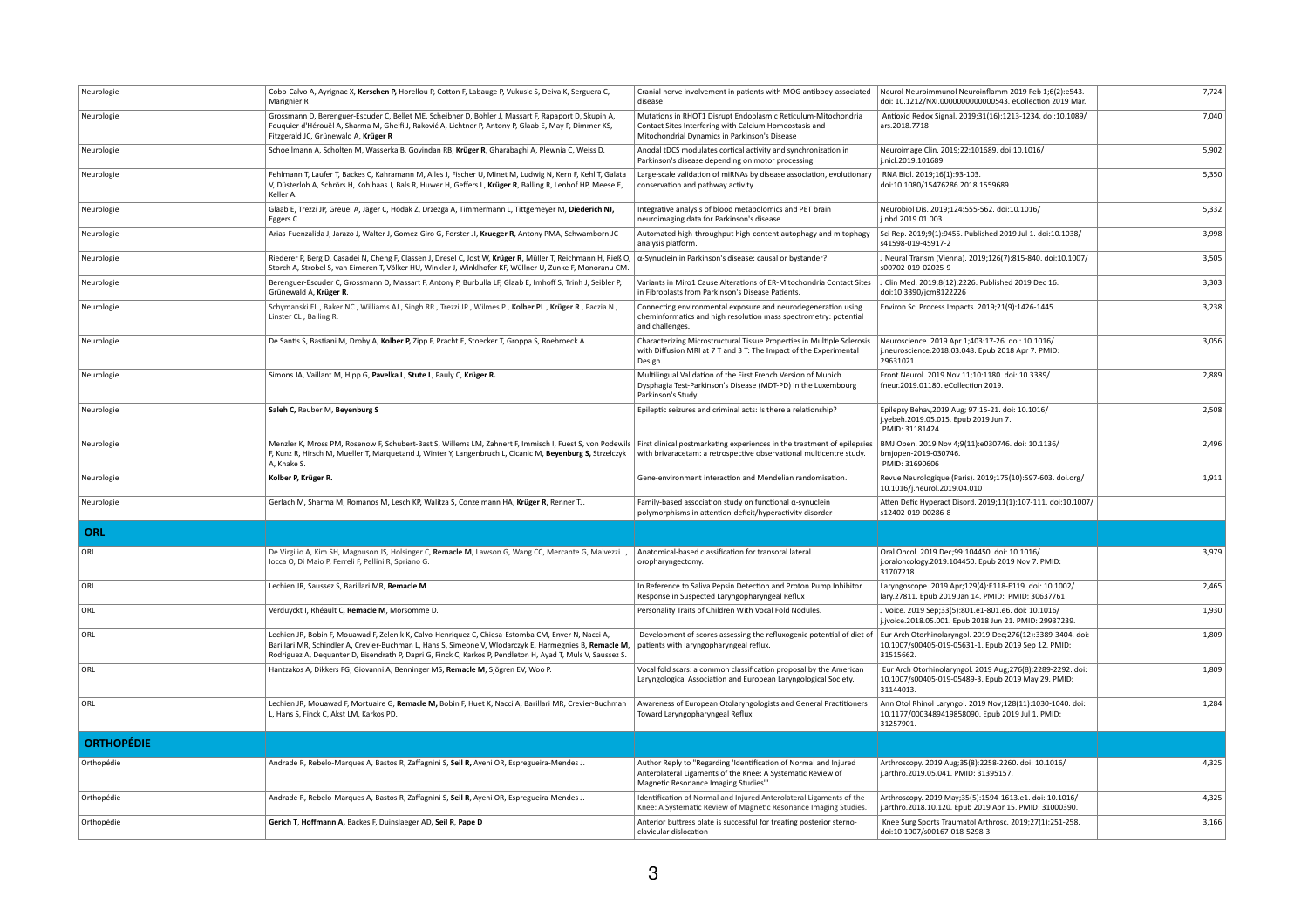| Orthopédie                                                     | Stępień K, Śmigielski R, Mouton C, Ciszek B, Engelhardt M, Seil R.                                                                                                                                                                                                                                                                                                                | Anatomy of proximal attachment, course, and innervation of<br>hamstring muscles: a pictorial essay.                                                                                                                                            | Knee Surg Sports Traumatol Arthrosc. 2019<br>Mar;27(3):673-684. doi: 10.1007/s00167-018-5265-z. Epub<br>2018 Oct 29. PMID: 30374579.    | 3,166  |
|----------------------------------------------------------------|-----------------------------------------------------------------------------------------------------------------------------------------------------------------------------------------------------------------------------------------------------------------------------------------------------------------------------------------------------------------------------------|------------------------------------------------------------------------------------------------------------------------------------------------------------------------------------------------------------------------------------------------|-----------------------------------------------------------------------------------------------------------------------------------------|--------|
| Orthopédie                                                     | Spalding T, Verdonk P, de Girolamo L, Seil R, Dejour D.                                                                                                                                                                                                                                                                                                                           | Allografts in joint reconstruction: ESSKA making a difference.                                                                                                                                                                                 | Knee Surg Sports Traumatol Arthrosc. 2019<br>Jun;27(6):1701-1703. doi: 10.1007/s00167-019-05514-2. Epub<br>2019 May 10. PMID: 31076824. | 3,166  |
| Orthopédie                                                     | de Girolamo L, Dejour D, Lind M, Karlsson J, Seil R.                                                                                                                                                                                                                                                                                                                              | Surgical competence, research and evidence-based medicine<br>(EBM) in orthopaedic surgery: what the ESSKA is doing to bring<br>it all together. 31873755.                                                                                      | Knee Surg Sports Traumatol Arthrosc. 2020 Feb;28(2):335-338.<br>doi: 10.1007/s00167-019-05837-0. Epub 2019 Dec 23. PMID:<br>31873755.   | 3,166  |
| Orthopédie                                                     | Seil R.                                                                                                                                                                                                                                                                                                                                                                           | Why ESSKA? On what it takes for orthopaedic surgeons and<br>their scientific societies to adapt to societal changes in 2018.                                                                                                                   | Knee Surg Sports Traumatol Arthrosc. 2019<br>Mar;27(3):665-672. doi: 10.1007/s00167-019-05371-z. Epub<br>2019 Feb 7. PMID: 30734063.    | 3,166  |
| Orthopédie                                                     | Tardy N, Mouton C, Boisrenoult P, Theisen D, Beaufils P, Seil R.                                                                                                                                                                                                                                                                                                                  | Correction to: Rotational profile alterations after anatomic<br>posterolateral corner reconstructions in multiligament injured knees<br>Traumatol Arthrosc. 2014 Sep;22(9):2173-80. PMID: 30663003.                                            | Knee Surg Sports Traumatol Arthrosc. 2019 May; 27(5):1698.<br>doi: 10.1007/s00167-018-05344-8. Erratum for: Knee Surg<br>Sports         | 3,166  |
| Orthopédie                                                     | Belsey J, Diffo Kaze A, Jobson S, Faulkner J, Maas S, Khakha R, Pape D, Wilson AJ.                                                                                                                                                                                                                                                                                                | The biomechanical effects of allograft wedges used for large<br>corrections during medial opening wedge high tibial osteotomy.                                                                                                                 | PLoS One. 2019 May 10;14(5):e0216660. doi: 10.1371/<br>journal.pone.0216660. PMID: 31075145; PMCID:<br>PMC6510412.                      | 2,740  |
| Orthopédie                                                     | Brockmeyer M, Orth P, Höfer D, Seil R, Paulsen F, Menger MD, Kohn D, Tschernig T.                                                                                                                                                                                                                                                                                                 | The anatomy of the anterolateral structures of the knee - A histologic<br>and macroscopic approach.                                                                                                                                            | Knee. 2019 Jun;26(3):636-646. doi: 10.1016/<br>j.knee.2019.02.017. Epub 2019 Mar 23. PMID: 30910626.                                    | 1,913  |
| Orthopédie                                                     | Seil R, Chotel F, Robert H.                                                                                                                                                                                                                                                                                                                                                       | Collaborative efforts are needed to gain new knowledge on<br>pediatric and adolescent Anterior Cruciate Ligament (ACL)<br>injuries.                                                                                                            | Orthop Traumatol Surg Res. 2019 Oct; 105(6): 1033-1035. doi:<br>10.1016/j.otsr.2019.07.004. Epub 2019 Jul 30. PMID:<br>31375388.        | 1,809  |
| Orthopédie                                                     | Belsey J, Diffo Kaze A, Jobson S, Faulkner J, Maas S, Khakha R, Wilson AJ, Pape D.                                                                                                                                                                                                                                                                                                | Graft materials provide greater static strength to medial opening<br>wedge high tibial osteotomy than when no graft is included.                                                                                                               | J Exp Orthop. 2019 Mar 28;6(1):13. doi: 10.1186/<br>s40634-019-0184-6. PMID: 30923931; PMCID: PMC6439028.                               | 0,682  |
| Orthopédie                                                     | Gao L, Madry H, Chugaev DV, Denti M, Frolov A, Burtsev M, Magnitskaya N, Mukhanov V, Neyret P,<br>Solomin LN, Sorokin E, Staubli AE, Stone KR, Vilenskiy V, Zayats V, Pape D, Korolev A.                                                                                                                                                                                          | Advances in modern osteotomies around the knee : Report on the<br>Association of Sports Traumatology, Arthroscopy, Orthopaedic<br>surgery, Rehabilitation (ASTAOR) Moscow International Osteotomy<br>Congress 2017.                            | J Exp Orthop. 2019;6(1):9.                                                                                                              | 0,682  |
| Orthopédie                                                     | Diffo Kaze A, Maas S, Belsey J, Hoffmann A, Seil R, van Heerwaarden R, Pape D.                                                                                                                                                                                                                                                                                                    | Mechanical strength of a new plate compared to six previously tested<br>opening wedge high tibial osteotomy implants.                                                                                                                          | J Exp Orthop. 2019 Nov 7;6(1):43. doi: 10.1186/<br>s40634-019-0209-1. PMID: 31701256; PMCID: PMC6838299.                                | 0,682  |
| Orthopédie                                                     | Ardern CL, Ekås G, Grindem H, Moksnes H, Anderson A, Chotel F, Cohen M, Forssblad M, Ganley TJ, Feller<br>JA, Karlsson J, Kocher MS, LaPrade RF, McNamee M, Mandelbaum B, Micheli L, Mohtadi NGH, Reider B,<br>Roe JP, Seil R, Siebold R, Silvers-Granelli HJ, Soligard T, Witvrouw E, Engebretsen L                                                                              | 2018 International Olympic Committee consensus statement.                                                                                                                                                                                      | Sports Orthop Traumatol. 2019;35(2):98-122                                                                                              | 0,230  |
| Orthopédie                                                     | Grim C, Engelhardt M, Hoppe MW, Seil R, Hotfiel T.                                                                                                                                                                                                                                                                                                                                | Solutions for frequent complications in elbow arthroscopy.                                                                                                                                                                                     | Arthroskopie 32, 360-366 (2019). https://doi.org/10.1007/<br>s00142-019-00299-5                                                         | 0,210  |
| Orthopédie                                                     | Seil R, Mouton C, Schuster P, Raoulis VA, Hoffmann A, Pape D, Ollivier M.                                                                                                                                                                                                                                                                                                         | Solutions for complications after knee osteotomies.                                                                                                                                                                                            | Arthroskopie. 2019;32(5):345-352                                                                                                        | 0,210  |
| Orthopédie                                                     | Seil R, Cucchi D, Ninulescu C, Dor J, Mouton C.                                                                                                                                                                                                                                                                                                                                   | Anatomic anterior cruciate ligament reconstruction for adolescent<br>patients with open physis Ann Jt. 2019;4. http://<br>aoj.amegroups.com/article/view/5243                                                                                  | Ann Jt. 2019;4. http://aoj.amegroups.com/article/view/5243                                                                              |        |
| <b>RADIOLOGIE DIAGNOSTIQUE ET INTERVENTIONNELLE</b>            |                                                                                                                                                                                                                                                                                                                                                                                   |                                                                                                                                                                                                                                                |                                                                                                                                         |        |
| Radiologie Diagnostique et Interventionnelle et<br>Pneumologie | Kadou A, Verbeeck N, Hamdan KA, Charpentier C, Nchimi A.                                                                                                                                                                                                                                                                                                                          | Systemic versus Pulmonary Bleeding in Lung Infection: Value of CT in<br>Two Cases.                                                                                                                                                             | J Belg Soc Radiol 2019 Aug 16;103(1):50.<br>doi: 10.5334/jbsr.1838.                                                                     | 0,475  |
| <b>PÉDIATRIE</b>                                               |                                                                                                                                                                                                                                                                                                                                                                                   |                                                                                                                                                                                                                                                |                                                                                                                                         |        |
| Chrirurgie Pédiatrique                                         | Zamfir Snykers C, De Plaen E, Vermersch S, Lopez M, Khelif K, Luyckx S, Philippe P, Varlet F, Steyaert H.                                                                                                                                                                                                                                                                         | Is Laparoscopic Pyeloplasty for Ureteropelvic Junction Obstruction in<br>Infants Under 1 Year of Age a Good Option?                                                                                                                            | Front Pediatr. 2019 Sep 25;7:352. doi: 10.3389/<br>fped.2019.00352. PMID: 31608264; PMCID: PMC6773808.                                  | 2,634  |
| Endocrinologie-Diabétologie Pédiatrique                        | Tauschmann M, Allen JM, Nagl K, Fritsch M, Yong J, Metcalfe E, Schaeffer D, Fichelle M, Schierloh U, Thiele<br>AG, Abt D, Kojzar H, Mader JK, Slegtenhorst S, Barber N, Wilinska ME, Boughton C, Musolino G, Sibayan J,<br>Cohen N, Kollman C, Hofer SE, Fröhlich-Reiterer E, Kapellen TM, Acerini CL, de Beaufort C, Campbell F,<br>Rami-Merhar B, Hovorka R; KidsAP Consortium. | Home Use of Day-and-Night Hybrid Closed-Loop Insulin Delivery in<br>Very Young Children: A Multicenter, 3-Week, Randomized Trial                                                                                                               | Diabetes Care. 2019 Apr;42(4):594-600. doi: 10.2337/<br>dc18-1881. Epub 2019 Jan 28. PMID: 30692242                                     | 16,019 |
| Endocrinologie-Diabétologie Pédiatrique                        | Dovc K, Boughton C, Tauschmann M, Thabit H, Bally L, Allen JM, Acerini CL, Arnolds S, de Beaufort C,<br>Bergenstal RM, Campbell F, Criego A, Dunger DB, Elleri D, Evans ML, Fröhlich-Reiterer E, Hofer S, Kapellen<br>T, Leelarathna L, Pieber TR, Rami-Merhar B, Shah VN, Sibayan J, Wilinska ME, Hovorka R; APCam11,<br>AP@Home, and KidsAP Consortia.                          | Young Children Have Higher Variability of Insulin Requirements:<br>Observations During Hybrid Closed-Loop Insulin Delivery.                                                                                                                    | Diabetes Care. 2019 Jul;42(7):1344-1347. doi: 10.2337/<br>dc18-2625. Epub 2019 May 21. PMID: 31221700; PMCID:<br>PMC6609966.            | 16,019 |
| Endocrinologie-Diabétologie Pédiatrique                        | Patterson CC, Harjutsalo V, Rosenbauer J, Neu A, Cinek O, Skrivarhaug T, Rami-Merhar B, Soltesz G,<br>Svensson J, Parslow RC, Castell C, Schoenle EJ, Bingley PJ, Dahlquist G, Jarosz-Chobot PK, Marčiulionytė D,<br>Roche EF, Rothe U, Bratina N, Ionescu-Tirgoviste C, Weets I, Kocova M, Cherubini V, Rojnic Putarek N,<br>deBeaufort CE, Samardzic M, Green A.                | Trends and cyclical variation in the incidence of childhood type 1<br>diabetes in 26 European centres in the 25 year period 1989-2013: a   s00125-018-4763-3. Epub 2018 Nov 28. PMID: 30483858.<br>multicentre prospective registration study. | Diabetologia. 2019 Mar;62(3):408-417. doi: 10.1007/                                                                                     | 7,518  |
| Endocrinologie-Diabétologie Pédiatrique                        | Schmidt TS, Hayward MR, Coelho LP, Li SS, Costea PI, Voigt AY, Wirbel J, Maistrenko OM, Alves RJ, Bergsten<br>E, de Beaufort C, Sobhani I, Heintz-Buschart A, Sunagawa S, Zeller G, Wilmes P, Bork P.                                                                                                                                                                             | Extensive transmission of microbes along the gastrointestinal tract                                                                                                                                                                            | Elife. 2019 Feb 12;8:e42693. doi: 10.7554/eLife.42693. PMID:<br>30747106; PMCID: PMC6424576                                             | 7,080  |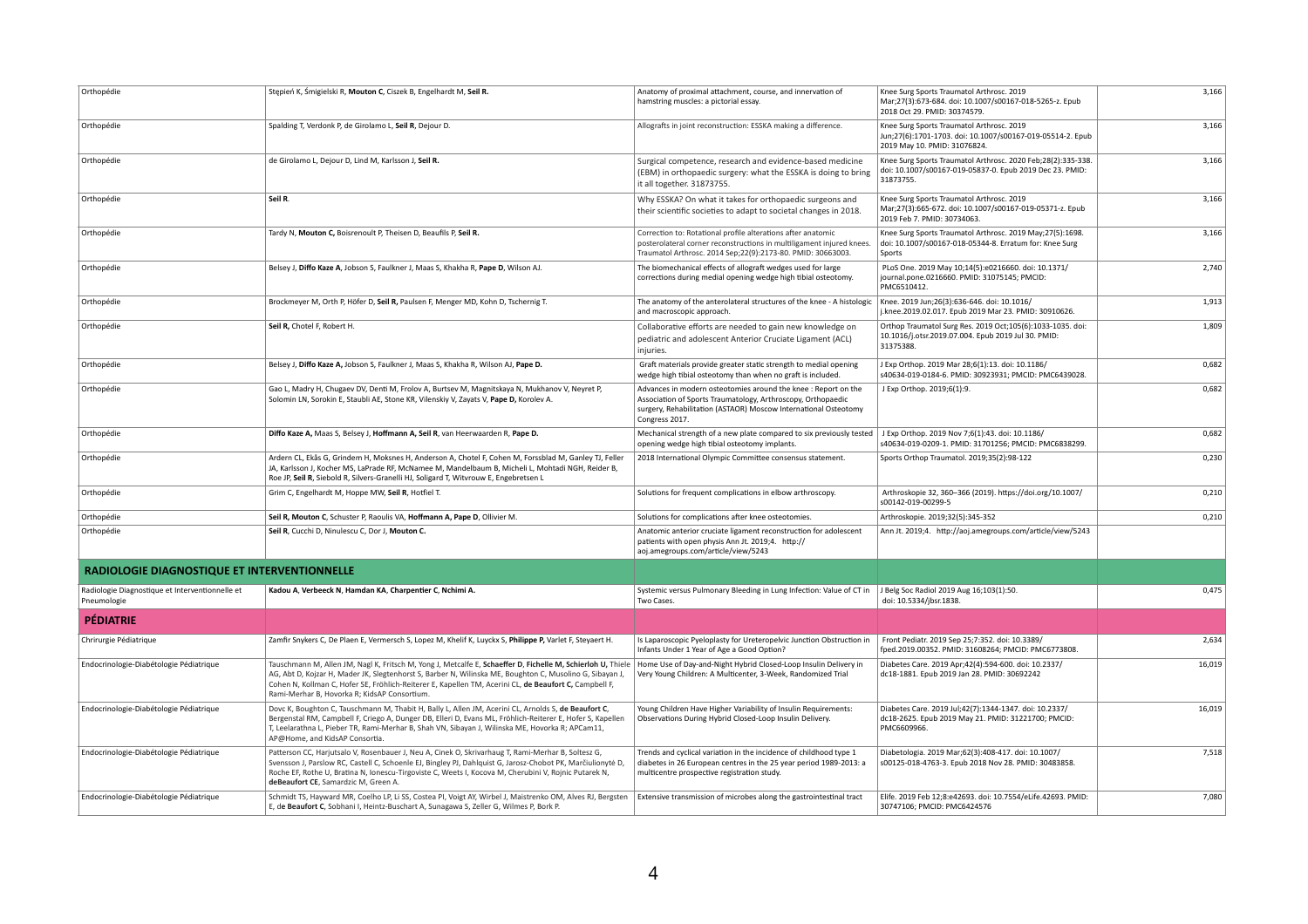| Endocrinologie-Diabétologie Pédiatrique         | Musolino G, Dovc K, Boughton CK, Tauschmann M, Allen JM, Nagl K, Fritsch M, Yong J, Metcalfe E,<br>Schaeffer D, Fichelle M, Schierloh U, Thiele AG, Abt D, Kojzar H, Mader JK, Slegtenhorst S, Ashcroft N,<br>Wilinska ME, Sibayan J, Cohen N, Kollman C, Hofer SE, Fröhlich-Reiterer E, Kapellen TM, Acerini CL, de<br>Beaufort C, Campbell F, Rami-Merhar B, Hovorka R; Kidsap Consortium.                                                                                                                          | Reduced burden of diabetes and improved quality of life: Experiences   Pediatr Diabetes. 2019 Sep;20(6):794-799. doi: 10.1111/<br>from unrestricted day-and-night hybrid closed-loop use in very young   pedi.12872. Epub 2019 Jun 13<br>children with type 1 diabetes. |                                                                                                                                                                                     | 3,052  |
|-------------------------------------------------|-----------------------------------------------------------------------------------------------------------------------------------------------------------------------------------------------------------------------------------------------------------------------------------------------------------------------------------------------------------------------------------------------------------------------------------------------------------------------------------------------------------------------|-------------------------------------------------------------------------------------------------------------------------------------------------------------------------------------------------------------------------------------------------------------------------|-------------------------------------------------------------------------------------------------------------------------------------------------------------------------------------|--------|
| Endocrinologie-Diabétologie Pédiatrique         | Schierloh U, Wilinska ME, Pit-Ten Cate IM, Baumann P, Hovorka R, De Beaufort C; Spidiman Study Group:<br>Single Port Insulin Infusion for Improved Diabetes Management.                                                                                                                                                                                                                                                                                                                                               | Lower plasma insulin levels during overnight closed-loop in school<br>children with type 1 diabetes: Potential advantage? A randomized<br>cross-over trial.                                                                                                             | PLoS One. 2019 Mar 8;14(3):e0212013. doi: 10.1371/<br>journal.pone.0212013. PMID: 30849076; PMCID:<br>PMC6408001.                                                                   | 2,740  |
| Endocrinologie-Diabétologie Pédiatrique         | Bocquet V, Ruiz-Castell M, de Beaufort C, Barré J, de Rekeneire N, Michel G, Donahue RP, Kuemmerle A,<br>Stranges S.                                                                                                                                                                                                                                                                                                                                                                                                  | Public health burden of pre-diabetes and diabetes in Luxembourg<br>finding from the 2013-2015 European Health Examination Survey.                                                                                                                                       | BMJ Open. 2019 Jan 21;9(1):e022206. doi: 10.1136/<br>bmjopen-2018-022206. PMID: 30670502; PMCID:<br>PMC6347894                                                                      | 2,496  |
| Endocrinologie-Diabétologie Pédiatrique         | Themelin C, Pierron C, Calafat JF, de Beaufort C.                                                                                                                                                                                                                                                                                                                                                                                                                                                                     | Transient neonatal hypothyroidism secondary to postnatal materna<br>exposure to contrast medium.                                                                                                                                                                        | BMJ Case Rep. 2019 Oct 15;12(10):e230854. doi: 10.1136/<br>bcr-2019-230854                                                                                                          | 0,440  |
| Endocrinologie-Diabétologie Pédiatrique         | Prinz N, Konrad K, Brack C, Hahn E, Herbst A, Icks A, Grulich-Henn J, Jorch N, Kastendieck C, Mönkemöller K,<br>Razum O, Steigleder-Schweiger C, Witsch M, Holl RW.                                                                                                                                                                                                                                                                                                                                                   | Diabetes care in pediatric refugees from Africa or Middle East:<br>experiences from Germany and Austria based on real-world data<br>from the DPV registry.                                                                                                              | Eur J Endocrinol. 2019 Jul;181(1):31-38. doi: 10.1530/<br>EJE-18-0898. PubMed PMID:<br>31075760                                                                                     | 5,308  |
| Endocrinologie-Diabétologie Pédiatrique         | Sumnik Z, Szypowska A, Iotova V, Bratina N, Cherubini V, Forsander G, Jali S, Raposo JF, Stipančic G, Vazeou<br>A, Veeze H, Lange K; SWEET study group                                                                                                                                                                                                                                                                                                                                                                | Persistentheterogeneity in diabetes technology reimbursement for<br>children with type 1 diabetes: The SWEET perspective.                                                                                                                                               | Pediatr Diabetes. 2019 Jun;20(4):434-443. doi:<br>10.1111/pedi.12833. Epub 2019 Apr 11. PubMed PMID:<br>30773756                                                                    | 3,052  |
| Pédiatrie Générale                              | Wallis C, Alexopoulou E, Antón-Pacheco JL, Bhatt JM, Bush A, Chang AB, Charatsi AM, Coleman C, Depiazzi<br>J, Douros K, Eber E, Everard M, Kantar A, Masters IB, Midulla F, Nenna R, Roebuck D, Snijders D, Priftis K.                                                                                                                                                                                                                                                                                                | ERS statement on tracheomalacia and bronchomalacia in children.                                                                                                                                                                                                         | Eur Respir J. 2019 Sep 28;54(3):1900382. doi:<br>10.1183/13993003.00382-2019. PMID: 31320455.                                                                                       | 12,339 |
| Pédiatrie Générale                              | Peterson ME, Li Y, Bita A, Moureau A, Nair H, Kyaw MH; Meningococcal Surveillance Group (in alphabetical<br>order), Abad R, Bailey F, Garcia IF, Decheva A, Krizova P, Melillo T, Skoczynska A, Vladimirova N                                                                                                                                                                                                                                                                                                         | Meningococcal serogroups and surveillance: a systematic<br>review and survey                                                                                                                                                                                            | J Glob Health. 2019 Jun;9(1):010409.<br>doi: 10.7189/jogh.09.010409.                                                                                                                | 2,899  |
| Génétique Humaine - Pédiatrique                 | Jønch AE, Douard E, Moreau C, Van Dijck A, Passeggeri M, Kooy F, Puechberty J, Campbell C, Sanlaville D,<br>Lefroy H, Richetin S, Pain A, Geneviève D, Kini U, Le Caignec C, Lespinasse J, Skytte AB, Isidor B, Zweier C,<br>Caberg JH, Delrue MA, Møller RS, Bojesen A, Hjalgrim H, Brasch-Andersen C, Lemyre E, Ousager LB,<br>Jacquemont S; 15q11.2 Working Group.                                                                                                                                                 | Estimating the effect size of the 15Q11.2 BP1-BP2 deletion and its<br>contribution to neurodevelopmental symptoms: recommendations<br>for practice.                                                                                                                     | J Med Genet. 2019 Oct;56(10):701-710. doi: 10.1136/<br>jmedgenet-2018-105879. Epub 2019 Aug 26. PMID: 31451536;<br>PMCID: PMC6817694.                                               | 4,943  |
| Neuropédiatrie                                  | Zhou W, He Y, Rehman AU, Kong Y, Hong S, Ding G, Yalamanchili HK, Wan YW, Paul B, Wang C, Gong Y, Zhou   Loss of function of NCOR1 and NCOR2 impairs memory through a<br>W, Liu H, Dean J, Scalais E, O'Driscoll M, Morton JEV; DDD study, Hou X, Wu Q, Tong Q, Liu Z, Liu P, Xu Y,<br>Sun Z.                                                                                                                                                                                                                         | novel GABAergic hypothalamus-CA3 projection.                                                                                                                                                                                                                            | Nat Neurosci. 2019 Feb;22(2):205-217. doi: 10.1038/<br>s41593-018-0311-1. Epub 2019 Jan 21. Erratum in: Nat<br>Neurosci. 2019 Sep;22(9):1533. PMID: 30664766; PMCID:<br>PMC6361549. | 20,079 |
| Neuropédiatrie                                  | Zhou W, He Y, Rehman AU, Kong Y, Hong S, Ding G, Yalamanchili HK, Wan YW, Paul B, Wang C, Gong Y, Zhou  <br>W, Liu H, Dean J, Scalais E, O'Driscoll M, Morton JEV; DDD study, Hou X, Wu Q, Tong Q, Liu Z, Liu P, Xu Y,<br>Sun Z.                                                                                                                                                                                                                                                                                      | Author Correction: Loss of function of NCOR1 and NCOR2 impairs<br>memory through a novel GABAergic hypothalamus-CA3 projection                                                                                                                                          | Nat Neurosci. 2019 Sep;22(9):1533. doi: 10.1038/<br>s41593-019-0449-5. Erratum for: Nat Neurosci. 2019<br>Feb;22(2):205-217. PMID: 31222187.                                        | 20,079 |
| Neuropédiatrie                                  | Bar C, Barcia G, Jennesson M, Le Guyader G, Schneider A, Mignot C, Lesca G, Breuillard D, Montomoli M,<br>Keren B, Doummar D, Billette de Villemeur T, Afenjar A, Marey I, Gerard M, Isnard H, Poisson A, Dupont S,<br>Berquin P, Meyer P, Genevieve D, De Saint Martin A, El Chehadeh S, Chelly J, Guët A, Scalais E, Dorison N,<br>Myers CT, Mefford HC, Howell KB, Marini C, Freeman JL, Nica A, Terrone G, Sekhara T, Lebre AS, Odent S,<br>Sadleir LG, Munnich A, Guerrini R, Scheffer IE, Kabashi E, Nabbout R. | Expanding the genetic and phenotypic relevance of KCNB1 variants in<br>developmental and epileptic encephalopathies: 27 new patients and<br>overview of the literature.                                                                                                 | Hum Mutat. 2020 Jan;41(1):69-80. doi: 10.1002/humu.23915.<br>Epub 2019 Oct 4. PMID: 31513310.                                                                                       | 4,124  |
| Neuropédiatrie                                  | Scalais E, Osterheld E, Geron C, Pierron C, Chafai R, Schlesser V, Borde P, Regal L, Laeremans H, van<br>Gassen KLI, van den Heuvel LB, De Meirleir L.                                                                                                                                                                                                                                                                                                                                                                | Parenteral hydroxocobalamin dose intensification in five patients with<br>different types of early onset intracellular cobalamin defects: Clinical<br>and biochemical responses.                                                                                        | JIMD Rep. 2019 Jul 1;49(1):70-79. doi: 10.1002/jmd2.12055.<br>PMID: 31497484; PMCID: PMC6718108.                                                                                    | 4,036  |
| Néonatologie et Soins<br>Intensifs Pédiatriques | Borghini L, Png E, Binder A, Wright VJ, Pinnock E, de Groot R, Hazelzet J, Emonts M, Van der Flier M,<br>Schlapbach LJ, Anderson S, Secka F, Salas A, Fink C, Carrol ED, Pollard AJ, Coin LJ, Kuijpers TW, Martinon-<br>Torres F, Zenz W, Levin M, Hibberd ML, Davila S; EUCLIDS consortium                                                                                                                                                                                                                           | Identification of regulatory variants associated with genetic<br>susceptibility to meningococcal disease.                                                                                                                                                               | Sci Rep.2019 May 6;9(1):6966. doi: 10.1038/<br>s41598-019-43292-6                                                                                                                   | 3,998  |
| Néonatologie et Soins<br>Intensifs Pédiatriques | Keir AK, Karam O, Hodyl N, Stark MJ, Liley HG, Shah PS, Stanworth SJ; NeoBolus Study Group                                                                                                                                                                                                                                                                                                                                                                                                                            | International, multicentre, observational study of fluid bolus therapy<br>in neonates                                                                                                                                                                                   | J Paediatr Child Health. 2019 Jun;55(6):632-639. doi: 10.1111/<br>jpc.14260. Epub 2018 Oct 16                                                                                       | 1,710  |
|                                                 |                                                                                                                                                                                                                                                                                                                                                                                                                                                                                                                       | <b>CHAPITRES DE LIVRES - ANNÉE 2019</b>                                                                                                                                                                                                                                 |                                                                                                                                                                                     |        |
| Service                                         | <b>Auteurs</b>                                                                                                                                                                                                                                                                                                                                                                                                                                                                                                        | <b>Titres</b>                                                                                                                                                                                                                                                           | Chapitre et éditeurs                                                                                                                                                                |        |
| <b>MÉDECINE DU SPORT</b>                        |                                                                                                                                                                                                                                                                                                                                                                                                                                                                                                                       |                                                                                                                                                                                                                                                                         |                                                                                                                                                                                     |        |
|                                                 |                                                                                                                                                                                                                                                                                                                                                                                                                                                                                                                       |                                                                                                                                                                                                                                                                         | Das Sportlerknie (2019), p. 143-152<br>Editeurs: Engelhardt M, Grim C and Nehrer S. Thieme Verlag,                                                                                  |        |
| Médecine du Sport                               | Nührenbörger C.                                                                                                                                                                                                                                                                                                                                                                                                                                                                                                       | Morbus Osgood-Schlatter                                                                                                                                                                                                                                                 | Stuttgart 2019                                                                                                                                                                      |        |
| Médecine du Sport                               | Nührenbörger C.                                                                                                                                                                                                                                                                                                                                                                                                                                                                                                       | Distales Tractus-iliotibialis-Syndrom.                                                                                                                                                                                                                                  | Das Sportlerknie (2019), p. 153-161.<br>Editeurs: Engelhardt M, Grim C and Nehrer S. Thieme Verlag,<br>Stuttgart 2019                                                               |        |